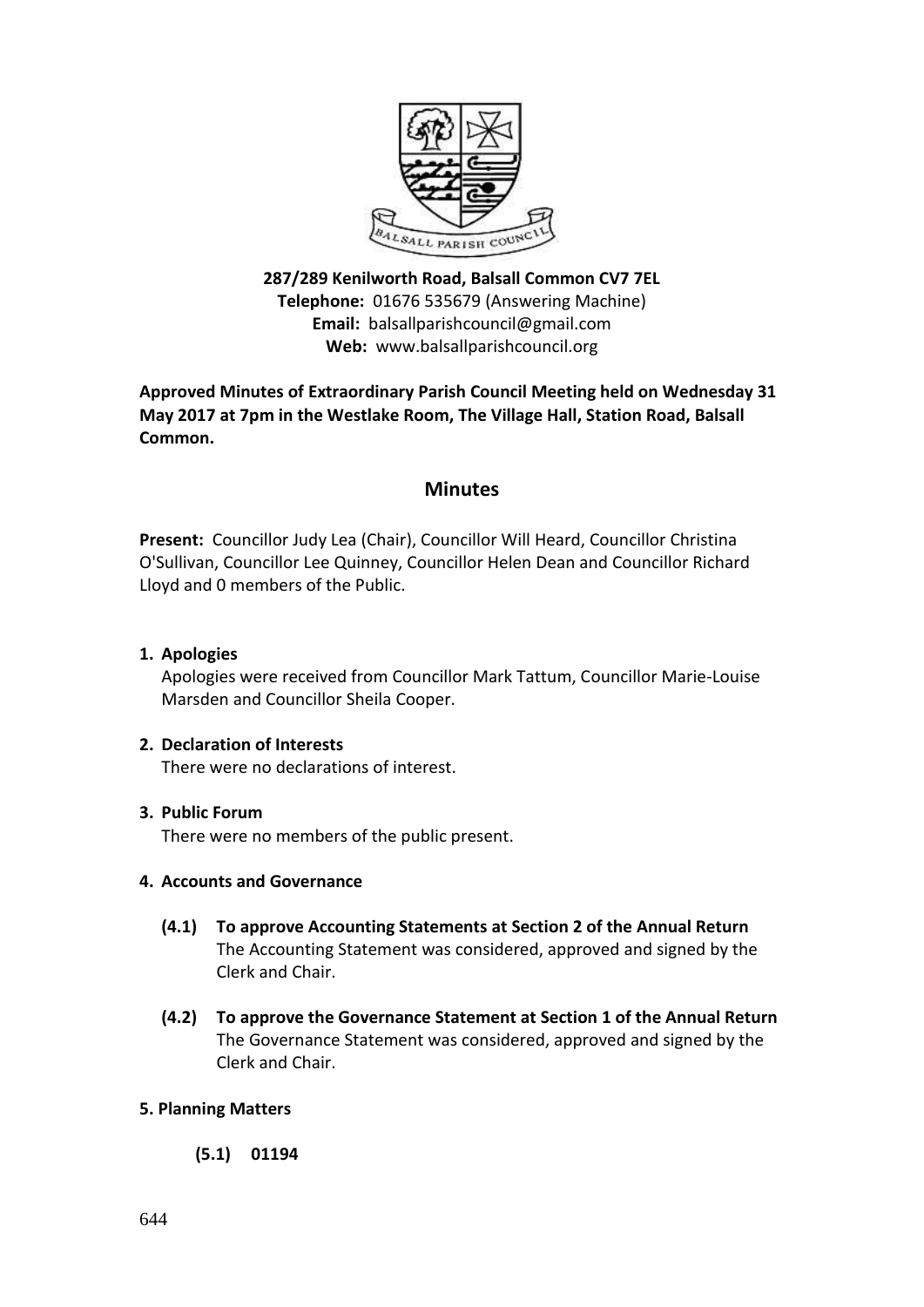Orchard House, Fernhill Lane, Balsall Common CV8 1NU

[Provide dedicated access from Orchard House to Longbrook Lane by a](https://publicaccess.solihull.gov.uk/online-applications/applicationDetails.do?activeTab=summary&keyVal=OPOJUNOEKFU00&prevPage=inTray)  [drive 3 metres wide, 76 metres long, surfaced in unbound material](https://publicaccess.solihull.gov.uk/online-applications/applicationDetails.do?activeTab=summary&keyVal=OPOJUNOEKFU00&prevPage=inTray)  [\(gravel\) with no edging restraints. A timber 5 bar gate with post and](https://publicaccess.solihull.gov.uk/online-applications/applicationDetails.do?activeTab=summary&keyVal=OPOJUNOEKFU00&prevPage=inTray)  [rails to the hedge constructed to give a clear 6 metre standing](https://publicaccess.solihull.gov.uk/online-applications/applicationDetails.do?activeTab=summary&keyVal=OPOJUNOEKFU00&prevPage=inTray)  [between the gate and the public highway with a visibility splay of 4.5](https://publicaccess.solihull.gov.uk/online-applications/applicationDetails.do?activeTab=summary&keyVal=OPOJUNOEKFU00&prevPage=inTray)  metres either side [of the central line of the driveway. The bell mouth](https://publicaccess.solihull.gov.uk/online-applications/applicationDetails.do?activeTab=summary&keyVal=OPOJUNOEKFU00&prevPage=inTray)  [access off Longbrook Lane to be surfaced from carriageway abutment](https://publicaccess.solihull.gov.uk/online-applications/applicationDetails.do?activeTab=summary&keyVal=OPOJUNOEKFU00&prevPage=inTray)  [in bound material to highways specification.](https://publicaccess.solihull.gov.uk/online-applications/applicationDetails.do?activeTab=summary&keyVal=OPOJUNOEKFU00&prevPage=inTray)

**RESOLVED to object for the following reasons: there is insufficient information to judge the need for the proposed access; the street scene (a narrow lane) would be impaired by the appearance and dimensions of the entry and vision splay; the removal of a tree would be detrimental to the environment**

#### **(5.2) 00973**

345 Kenilworth Road Balsall Common Solihull CV7 7DL

[Retention of an installed ATM installed through brickwork to the left](https://publicaccess.solihull.gov.uk/online-applications/applicationDetails.do?activeTab=summary&keyVal=OOE0SZOEK2200&prevPage=inTray)  [of the convenience store rear car park entrance. The ATM with non](https://publicaccess.solihull.gov.uk/online-applications/applicationDetails.do?activeTab=summary&keyVal=OOE0SZOEK2200&prevPage=inTray)[illuminated top sign and ATM fascia sign has been installed through a](https://publicaccess.solihull.gov.uk/online-applications/applicationDetails.do?activeTab=summary&keyVal=OOE0SZOEK2200&prevPage=inTray)  [grey steel recessed liner. Two anti-ram raid bollards have been](https://publicaccess.solihull.gov.uk/online-applications/applicationDetails.do?activeTab=summary&keyVal=OOE0SZOEK2200&prevPage=inTray)  [installed in front of the ATM.](https://publicaccess.solihull.gov.uk/online-applications/applicationDetails.do?activeTab=summary&keyVal=OOE0SZOEK2200&prevPage=inTray)

#### **RESOLVED to make no comment**

#### **(5.3) 00974**

345 Kenilworth Road Balsall Common Solihull CV7 7DL

[Erect non-illuminated top sign with white lettering 'Free cash](https://publicaccess.solihull.gov.uk/online-applications/applicationDetails.do?activeTab=summary&keyVal=OOE0T6OEK2300&prevPage=inTray)  [withdrawals' and non-illuminated fascia sign 'Cashzone' and accepted](https://publicaccess.solihull.gov.uk/online-applications/applicationDetails.do?activeTab=summary&keyVal=OOE0T6OEK2300&prevPage=inTray)  [card logos.](https://publicaccess.solihull.gov.uk/online-applications/applicationDetails.do?activeTab=summary&keyVal=OOE0T6OEK2300&prevPage=inTray)

#### **RESOLVED to make no comment**

### **(5.4) 01291**

2 Welby Gate Balsall Common Solihull CV7 7FA

[Crown lift up to 2.5m and crown clean 1 No. oak tree \(TPO 528\).](https://publicaccess.solihull.gov.uk/online-applications/applicationDetails.do?activeTab=summary&keyVal=OQ3D78OEKLQ00&prevPage=inTray)

#### **RESOLVED to support the Tree Officers decision**

**(5.5) 01302**